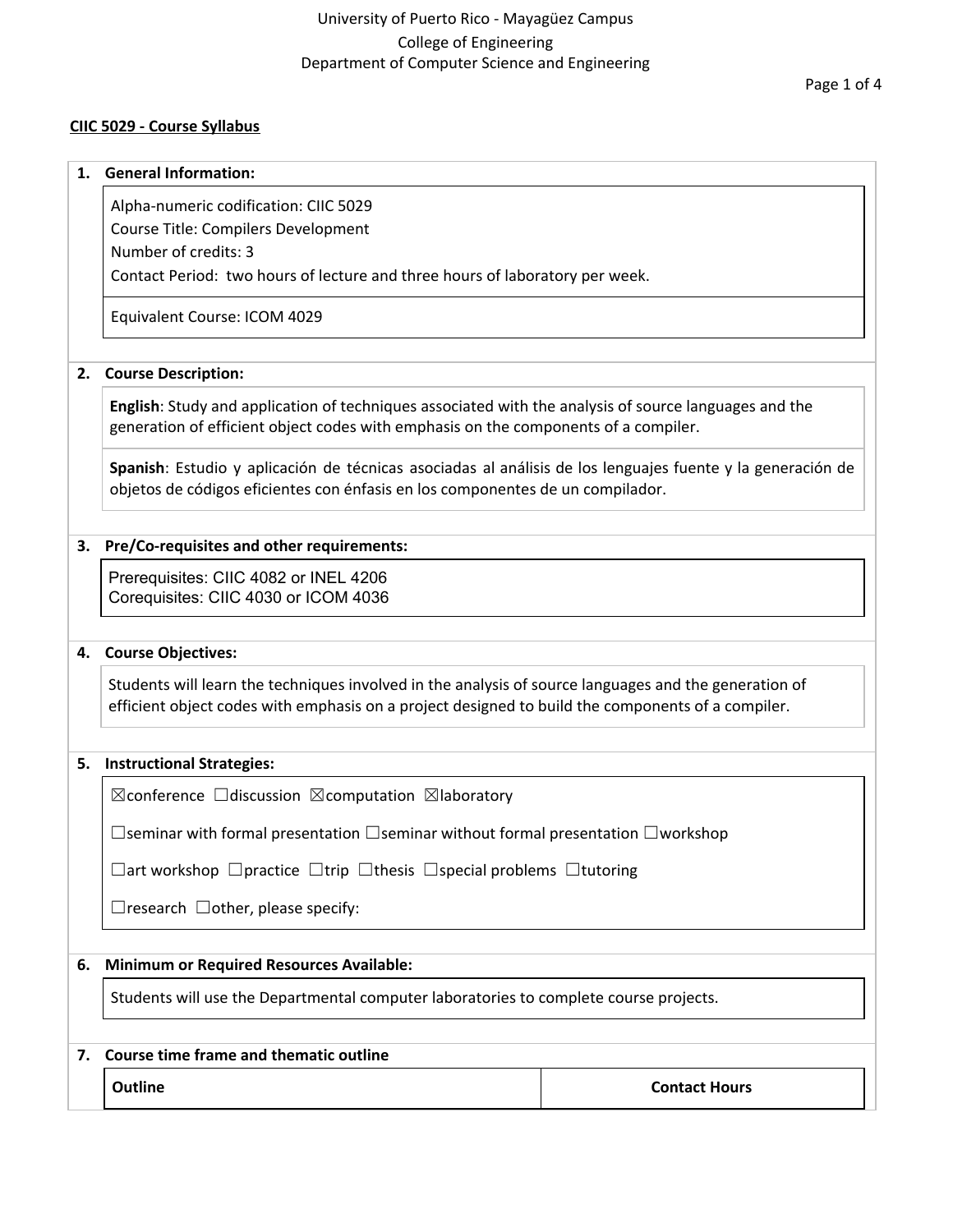| Introduction and structure of a basic compiler    | $\overline{2}$ |
|---------------------------------------------------|----------------|
| Lexical analysis and the lexical analyzer lex     | $\overline{2}$ |
| Trees (especially search trees)                   | 2              |
| Parsing techniques and context-free grammars      | 3              |
| LL parsing                                        | 3              |
| Operator-precedence grammars                      | 3              |
| LR and LALR parsing and the parser generator yacc | 3              |
| Syntax-directed translation                       | 3              |
| Intermediate and target code generation           | 3              |
| Object file formats and optimization`             | 3              |
| Exams                                             | 3              |
| Laboratory                                        | 15             |
| Total hours: (equivalent to contact period)       | 45             |

# **8. Grading System**

 $\boxtimes$ Quantifiable (letters)  $\Box$  Not Quantifiable

## **9. Evaluation Strategies**

|                        | Quantity | Percent |
|------------------------|----------|---------|
| $\boxtimes$ Exams      | 2        | 25%     |
| $\boxtimes$ Final Exam | 1        | 25%     |
| $\Box$ Short Quizzes   |          |         |
| ⊠Oral Reports          | 3        | 25%     |
| $\Box$ Monographies    |          |         |
| $\square$ Portfolio    |          |         |
| $\boxtimes$ Projects   | $2 - 4$  | 25%     |
| $\square$ Journals     |          |         |
| $\Box$ Other, specify: |          |         |
| <b>TOTAL:</b>          |          | 100%    |

# **10. Bibliography:**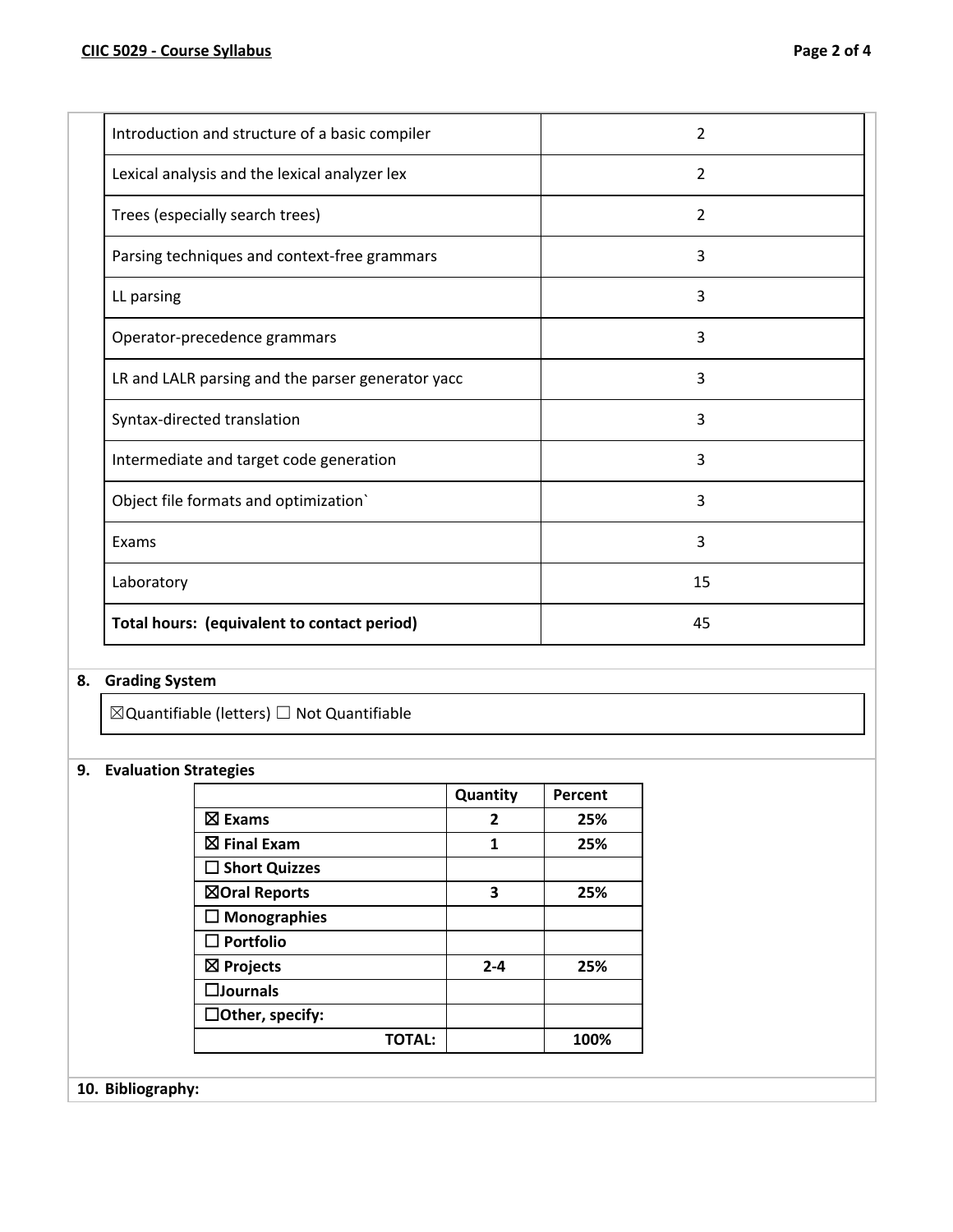- 1. Keith Cooper and Linda Torczon, *Engineering a Compiler*, 2nd ed., Morgan Kaufmann, 2011.
- 2. Dick Grune, Kees van Reeuwijk, Henri E. Bal and Ceriel J.H. Jacobs, *Modern Compiler Design*, Springer, 2012.
- 3. Reinhard Wilhelm and Helmut Seidl, *Compiler Design: Virtual Machines,* Springer, 2010.
- 4. Alfred V. Aho, Monica S. Lam, Ravi Sethi, and Jeffrey D. Ullman*, Compilers: Principles, Techniques, and Tools,* 2nd ed., Addison-Wesley, 2006. [Classic Book]

### **11. Course Outcomes**

| Upon completion of this course the student will be able to:                                                                                                                                                                                | Program Student<br><b>Outcomes Impacted</b> |
|--------------------------------------------------------------------------------------------------------------------------------------------------------------------------------------------------------------------------------------------|---------------------------------------------|
| 1. specify the lexical structure of a modern programming language<br>using regular expressions or equivalent formalism                                                                                                                     | 5                                           |
| 2. specify the syntactic structure of a modern programming<br>language using both LL and LR context-free grammars                                                                                                                          | 5                                           |
| 3. specify the static semantics of a modern programming language<br>using attribute grammars, inference rules or similar formalism                                                                                                         | 5                                           |
| 4. understand and apply alternative algorithms and data structures<br>for the implementation of all the basics phases of a compiler;<br>lexical analysis, syntactic analysis, semantic analysis, code<br>generation, and code optimization | 5                                           |
| 5. work in a team to implement a fully-functional compiler<br>translating a modern programming language into a target<br>language resembling some modern computer architecture                                                             | 5, 6                                        |

### **12. According to Law 51**

Students will identify themselves with the Institution and the instructor of the course for purposes of assessment (exams) accommodations. For more information please call the Student with Disabilities Office which is part of the Dean of Students office (Office #4) at (787)265-3862 or (787)832-4040 extensions 3250 or 3258.

### **13. Academic Integrity**

-The University of Puerto Rico promotes the highest standards of academic and scientific integrity. Article 6.2 of the UPR Students General Bylaws (Board of Trustees Certification 13, 2009-2010) states that academic dishonesty includes, but is not limited to: fraudulent actions; obtaining grades or academic degrees by false or fraudulent simulations; copying the whole or part of the academic work of another person; plagiarizing totally or partially the work of another person; copying all or part of another person answers to the questions of an oral or written exam by taking or getting someone else to take the exam on his/her behalf; as well as enabling and facilitating another person to perform the aforementioned